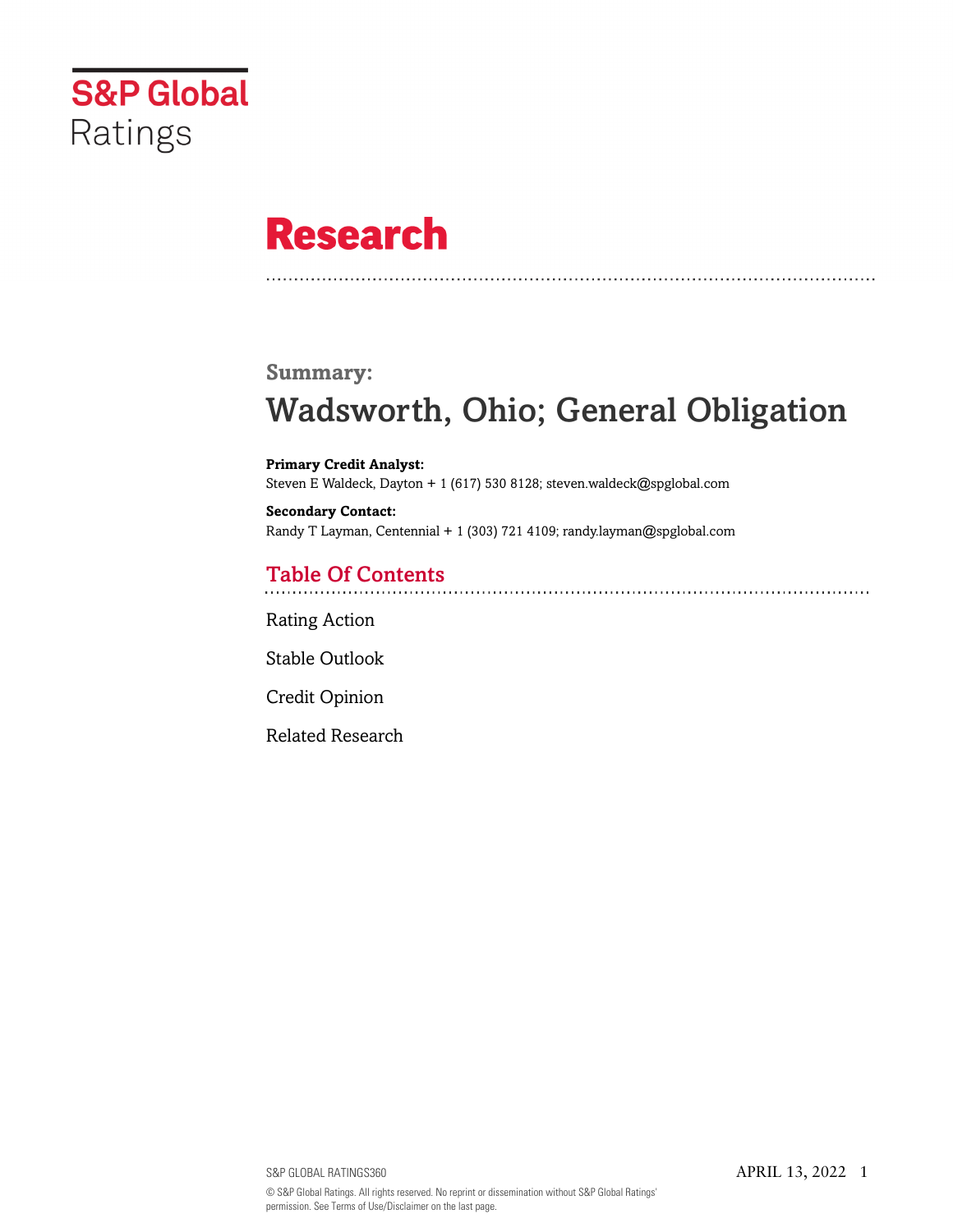## **Summary:** Wadsworth, Ohio; General Obligation

| Credit Profile                                                                  |            |          |  |  |
|---------------------------------------------------------------------------------|------------|----------|--|--|
| US\$5.870 mil GO (Ltd Tax) cap facs bnds ser 2022 dtd 05/31/2022 due 12/01/2042 |            |          |  |  |
| Long Term Rating                                                                | AA+/Stable | New      |  |  |
| Wadsworth GO                                                                    |            |          |  |  |
| Long Term Rating                                                                | AA+/Stable | Upgraded |  |  |

## <span id="page-1-0"></span>Rating Action

S&P Global Ratings raised its rating on Wadsworth, Ohio's general obligation (GO) debt one notch to 'AA+' from 'AA'. The outlook is stable.

At the same time, S&P Global Ratings assigned its 'AA+' rating and stable outlook to Wadsworth's roughly \$5.87 million series 2022 limited-tax GO capital-facilities bonds.

The rating action reflects our opinion of the city's significantly improved reserves due to recent positive operating performances, coupled with improved financial-management policies and long-term planning.

The city's full-faith-and-credit pledge and agreement to levy ad valorem property taxes, within the 10-mill limitation imposed by the Ohio Constitution and Ohio Revised Code, secure the series 2022 bonds and existing GO debt.

We rate the limited-tax GO debt at the same level as our view of the city's general creditworthiness because it collects ad valorem taxes from the entire property tax base and there are no limitations on the fungibility of resources available for debt service.

Officials intend to use series 2022 bond proceeds to fund the construction of the new College Street fire station and the cost of acquiring a fire truck.

#### Credit overview

Wadsworth, a suburb southwest of Akron, has experienced strong population growth during the past decade. The city has consistently outperformed its budget, increasing general fund reserves to levels more than 75% of expenditures, with no plans to spend down reserves. The city's pension plans' funded ratios are somewhat below average with assumptions we consider aggressive, in addition to annual contributions we consider somewhat elevated that could cause volatility. However, a history of, what we consider, strong finances and the maintenance of very high reserves support the rating. Therefore, we think the rating will likely remain stable during the two-year outlook.

The rating reflects our view of the city's:

- Stable economy with average wealth and income and access to the Akron metropolitan area;
- Very strong financial-management policies and practices with a strong Financial Management Assessment (FMA)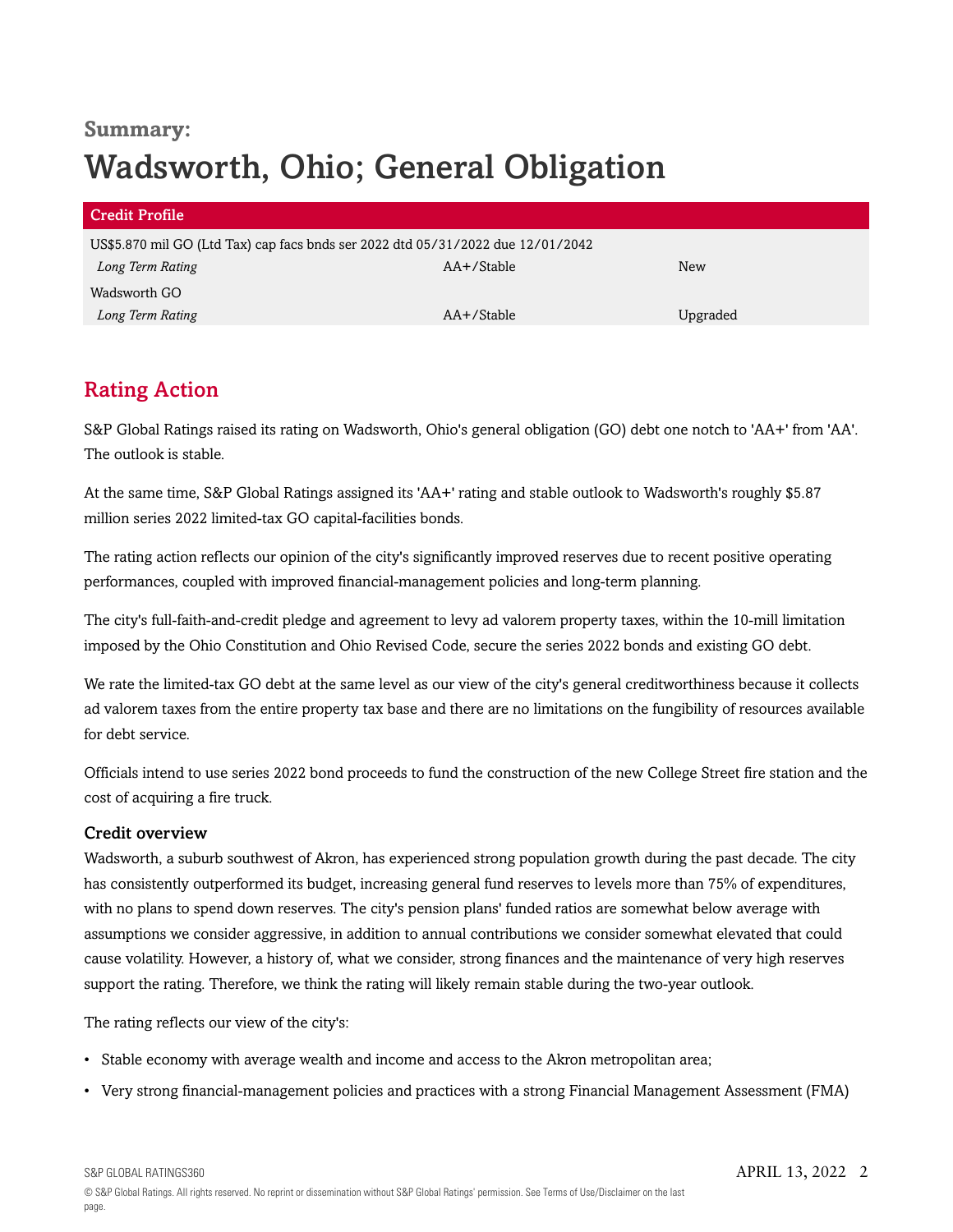methodology--indicating financial practices are strong, well embedded, and likely sustainable--and strong Institutional Framework;

- Robust finances with sizable general fund surpluses and very strong reserves, which management expects to maintain; and
- Moderate debt with no major additional debt plans while pension and other postemployment benefit (OPEB) costs could be volatile.

#### Environmental, social, and governance

We have analyzed environmental and governance risks relative to Wadsworth's economy, management, and financial measures and have determined all are in-line with our view of the sector standard. The city is neither prone to extreme weather nor has it experienced any cybersecurity attacks. We view Ohio cities' reliance on income taxes from commuters as an emerging social risk due to changing work patterns. In response to COVID-19, state-approved emergency legislation temporarily allows municipalities to continue to collect income taxes as if employees were working from offices. Employers should now be withholding based on work location. We think Wadsworth's leading employer relying on in-person work substantially mitigates this risk.

### <span id="page-2-0"></span>Stable Outlook

#### Upside scenario

With all else equal, we could raise the rating further if economic metrics, such as per capita effective buying income and market value per capita, were to improve to levels we consider comparable with higher-rated peers and if pension system funding were to improve.

#### Downside scenario

We could lower the rating if budgetary performance were to weaken, decreasing reserves to, what we consider, weak or very weak levels, below similar-rated peers, negatively affecting budgetary flexibility.

## <span id="page-2-1"></span>Credit Opinion

#### An Akron suburb with a strong commercial and industrial presence, steady assessed value (AV) growth

The approximately 9.5-square-mile Wadsworth is in northeastern Ohio, where it serves as a bedroom community for Akron. It has major highway access to three interstate highways, providing access to Cleveland 35 miles north. The tax base is about 76% residential with a mix of commercial and industrial properties accounting for the remainder. The city has experienced strong population growth of 5,937 since 2000, or 32%. Since 2020, 15 new businesses have opened and 97 new jobs have been created in the downtown area. Management plans a downtown transportation project in 2024 to improve the quality of life citywide.

Management indicates extensive redevelopment in the northern commercial section, which has allowed residents to not travel outside Wadsworth for goods and services. The city constructed a two-mile hike-and-bike-trail park from downtown to its border.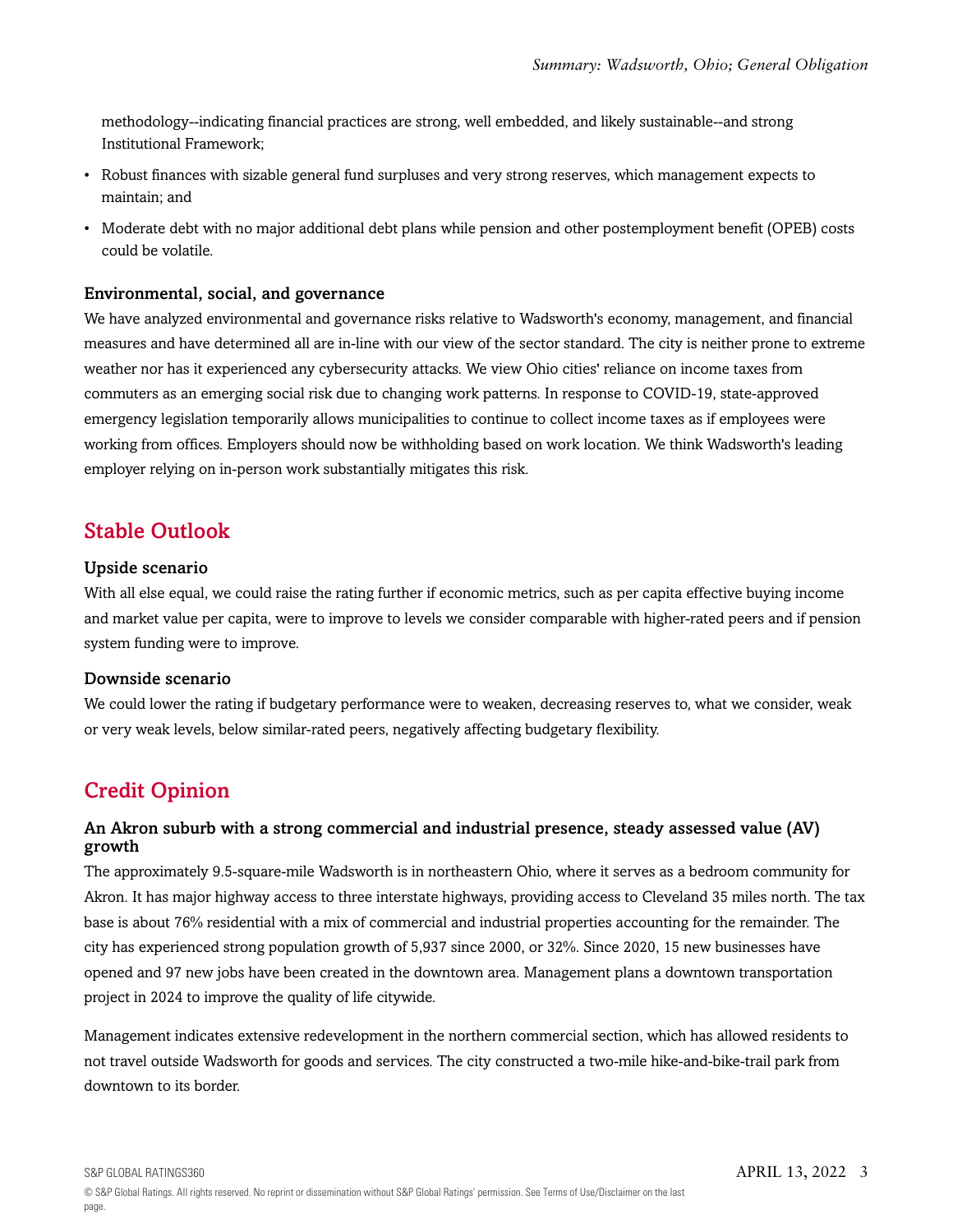Wadsworth's leading employers include education, health care, hotel management, and retail. AV has increased due to expansions, and management expects modest AV increases during the next two years.

#### Very strong financial management with a strong FMA

We have revised our opinion of Wadsworth's financial-management policies and practices under our FMA to strong from good due to continued long-term planning and formal policies. The city performs line-by-line budgeting with each department, and it uses the prior two years of historical information to assist. Management provides the city council monthly reports on updated budget-to-actual results; it can amend the budget, if needed.

Wadsworth updates its long-term, five-year financial plan annually and presents the results to the council. The city updates its formal five-year capital plan for utility funds and departments annually. Its five-year plan for firefighters and emergency-medical-services personnel reflects a 1.5-mill tax levy.

The city has its own investment-management policy, and it makes quarterly holdings-and-performance reports to the city council. Wadsworth's debt-management policy provides the council and administration a framework for making debt-related decisions. The city's formal cash-reserve policy maintains no less than 20% of combined general fund and income tax cash as a percent of budgeted expenditures after factoring in 100% of budgeted years' debt-service payment.

#### The city reports general fund surpluses, very strong reserves

Wadsworth annually transfers money into its street-construction fund from the general fund, so we have adjusted data to account for recurring transfers as expenditures. It levies 1.3%, which is a continuing income tax, and 0.10%, which is temporary for 10 years and is its largest general fund revenue stream, accounting for 55%. During the past several fiscal years, the city has demonstrated strong general fund performance with annual surpluses of 10% of expenditures or more due largely to conservative budgeting.

Officials are projecting fiscal 2021 closed with a \$1.5 million surplus as income tax revenue bounced back to levels even higher than before COVID-19. The surplus will result in general fund reserves increasing to \$11.4 million, and remaining more than 75% of expenditures, which we view as very strong. Officials report there are no plans to spend down reserves from current levels.

While Wadsworth has an essentially breakeven fiscal 2022 budget, officials expect to close better than budgeted, likely in-line with prior-year results. Due to the timing of budget preparation and inconsistent previous-year numbers, we expect income tax revenue to exceed the 1% budgeted based on known industrial expansions and the local economy.

The city received \$1.7 million of CARES Act funds in fiscal 2020, which it spent, Officials, however, expect an additional \$2.5 million, which it will use to improve facilities with a focus on long-term water-and-sewer and park improvements. Based on additional stimulus and a record of strong budgetary performance, we expect positive fiscal trends will likely continue.

#### Manageable debt with no additional borrowing plans

Following the series 2022 issuance, Wadsworth will have \$107.4 million of net debt, 64% of which is overlapping from other municipalities. We understand the city does not currently have any additional debt plans during the next two years.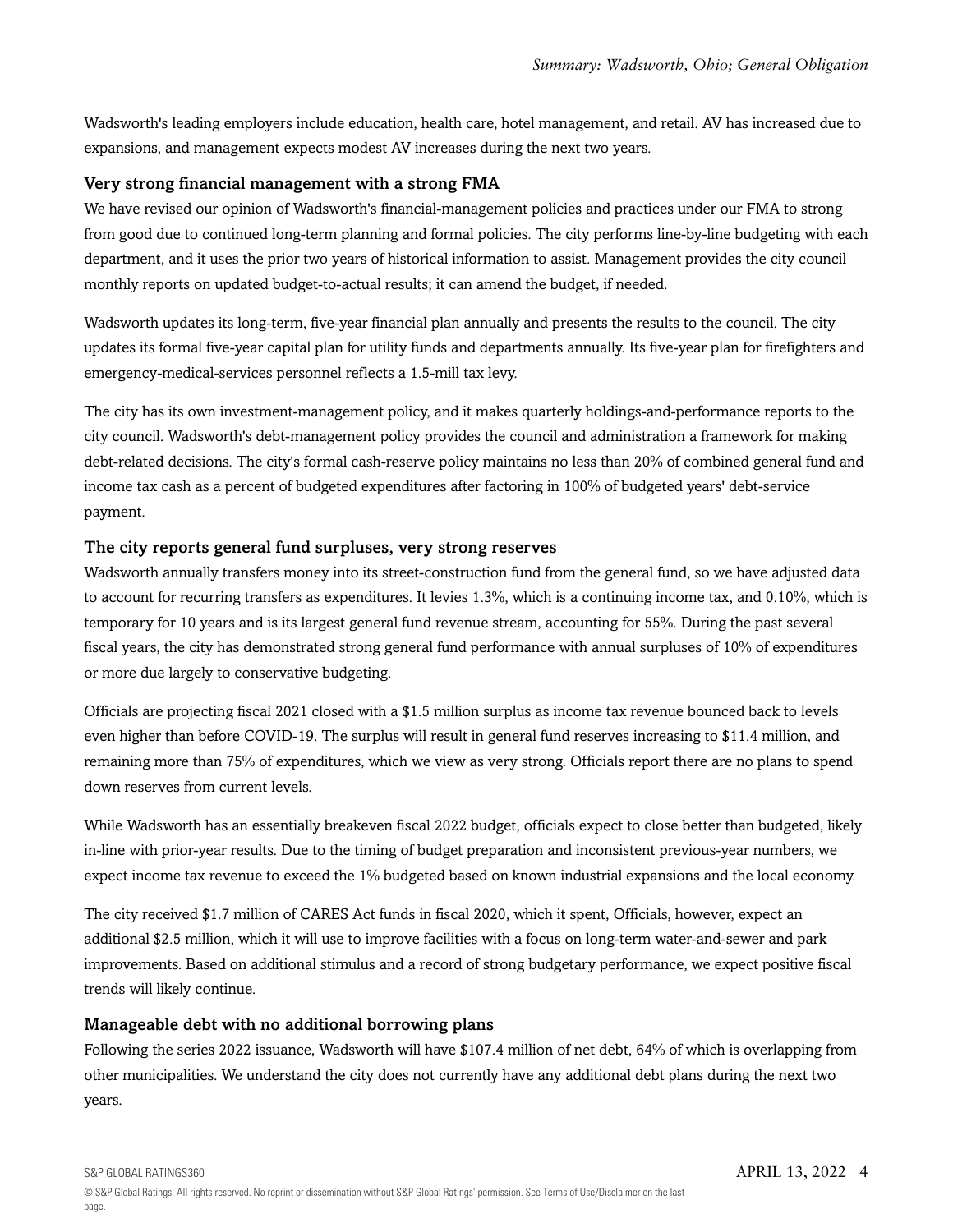#### Pension and OPEB liabilities have average funding, higher-than-average discounts

Wadsworth participates in:

- Ohio Public Employees' Retirement System, which is 87.2% funded, with a proportionate share of the plan's net pension liability of \$14.5 million;
- Ohio Police & Fire Pension Fund, which is 70.7% funded, with a proportionate share of the plan's net pension liability of \$8.9 million; and
- Wadsworth's OPEB, which is 115.6% funded, with a proportionate share of the plan's net OPEB asset of \$1.3 million.

(For further information, please see the article, titled "Pension Spotlight: Ohio," published Jan. 7, 2021, on RatingsDirect.)

Wadsworth's combined required pension and actual OPEB contribution totaled 11.3% of total governmental fund expenditures in fiscal 2021. We expect long-term pension and OPEB costs could face volatility due to aggressive assumptions and amortization methods designed to defer contributions. In our opinion, past pension and recent OPEB reforms help mitigate cost-escalation risk.

#### Strong Institutional Framework

The Institutional Framework score for Ohio municipalities is strong.

| <b>Wadsworth, Ohio Select Key Credit Metrics</b>               |                    |                            |         |         |
|----------------------------------------------------------------|--------------------|----------------------------|---------|---------|
|                                                                | <b>Most recent</b> | --Historical information-- |         |         |
|                                                                |                    | 2020                       | 2019    | 2018    |
| <b>Adequate economy</b>                                        |                    |                            |         |         |
| Projected per capita effective buying income as a % of U.S.    | 99.6               |                            |         |         |
| Market value per capita (\$)                                   | 75,296             |                            |         |         |
| Population                                                     |                    | 23,692                     | 23,626  | 23,408  |
| County unemployment rate(%)                                    |                    | 7.6                        |         |         |
| Market value (\$000)                                           | 1,783,917          | 1,759,026                  |         |         |
| 10 leading taxpayers as a % of taxable value                   | 5.7                |                            |         |         |
| <b>Strong budgetary performance</b>                            |                    |                            |         |         |
| Operating fund result as a % of expenditures                   |                    | 11.7                       | 11.3    | 22.5    |
| Total governmental fund result as a % of expenditures          |                    | 15.0                       | 14.4    | 21.9    |
| Very strong budgetary flexibility                              |                    |                            |         |         |
| Available reserves as a % of operating expenditures            |                    | 89.2                       | 75.1    | 70.6    |
| Total available reserves (\$000)                               |                    | 9,946                      | 8,300   | 7,219   |
| Very strong liquidity                                          |                    |                            |         |         |
| Total government cash as a % of governmental fund expenditures |                    | 290.2                      | 269.1   | 261.1   |
| Total government cash as a % of governmental fund debt service |                    | 4,227.8                    | 3,689.5 | 4,018.6 |
| Very strong management                                         |                    |                            |         |         |
| Financial Management Assessment                                | Strong             |                            |         |         |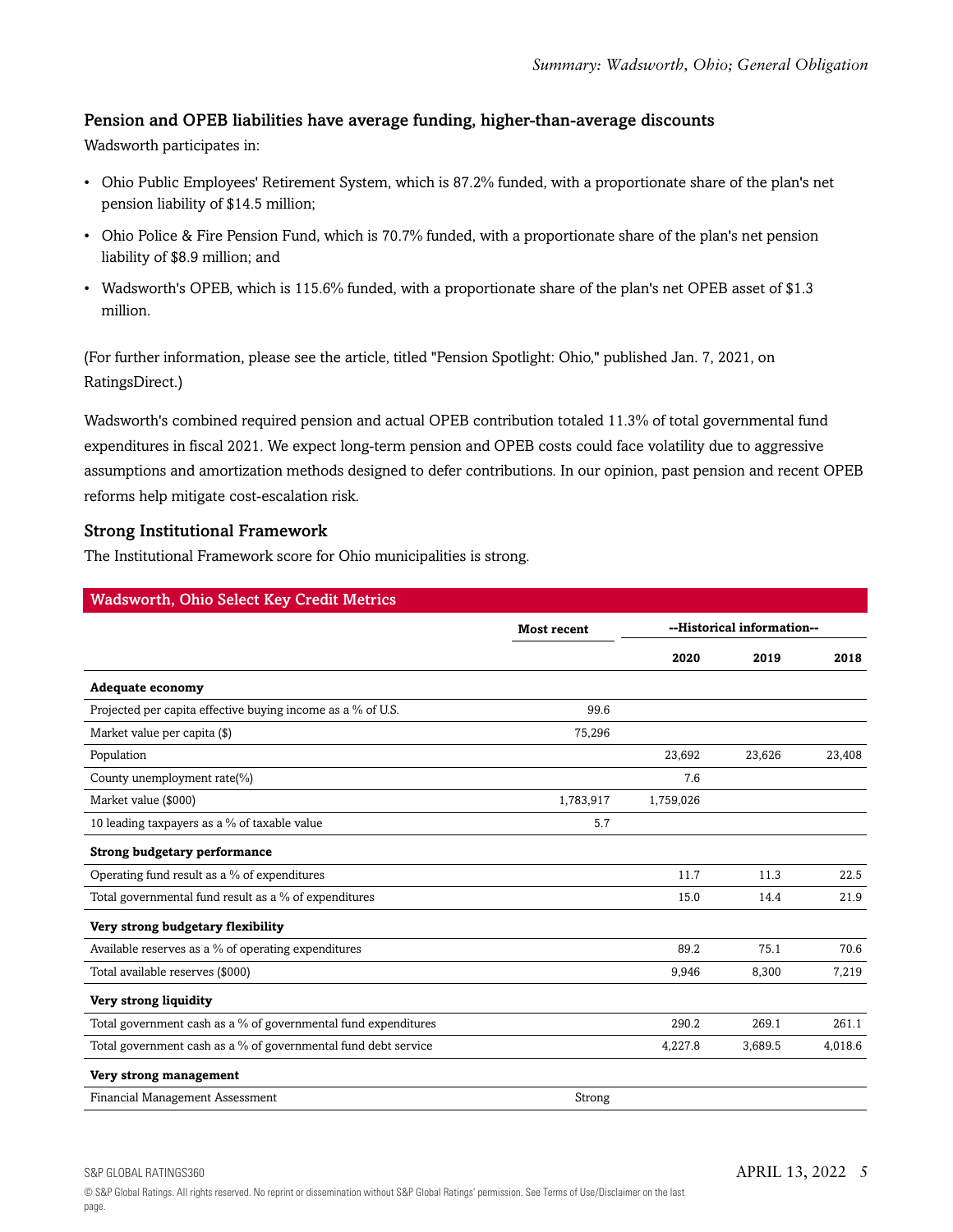#### Wadsworth, Ohio Select Key Credit Metrics (cont.) **Most recent --Historical information-- 2020 2019 2018 Adequate debt and long-term liabilities** Debt service as a % of governmental fund expenditures 6.9 7.3 6.5 Net direct debt as a % of governmental fund revenue 164.4 Overall net debt as a % of market value 6.0 Direct debt 10-year amortization (%) 72.8 Required pension contribution as a % of governmental fund expenditures 11.2 Other postemployment benefits actual contribution as a % of governmental fund expenditures 0.1 **Strong Institutional Framework**

<span id="page-5-0"></span>Data points and ratios may reflect analytical adjustments.

## Related Research

- S&P Public Finance Local GO Criteria: How We Adjust Data For Analytic Consistency, Sept. 12, 2013
- Criteria Guidance: Assessing U.S. Public Finance Pension And Other Postemployment Obligations For GO Debt, Local Government GO Ratings, And State Ratings, Oct. 7, 2019
- Through The ESG Lens 3.0: The Intersection Of ESG Credit Factors And U.S. Public Finance Credit Factors, March 2, 2022
- 2021 Update Of Institutional Framework For U.S. Local Governments

Certain terms used in this report, particularly certain adjectives used to express our view on rating relevant factors, have specific meanings ascribed to them in our criteria, and should therefore be read in conjunction with such criteria. Please see Ratings Criteria at www.standardandpoors.com for further information. Complete ratings information is available to subscribers of RatingsDirect at www.capitaliq.com. All ratings affected by this rating action can be found on S&P Global Ratings' public website at www.standardandpoors.com. Use the Ratings search box located in the left column.